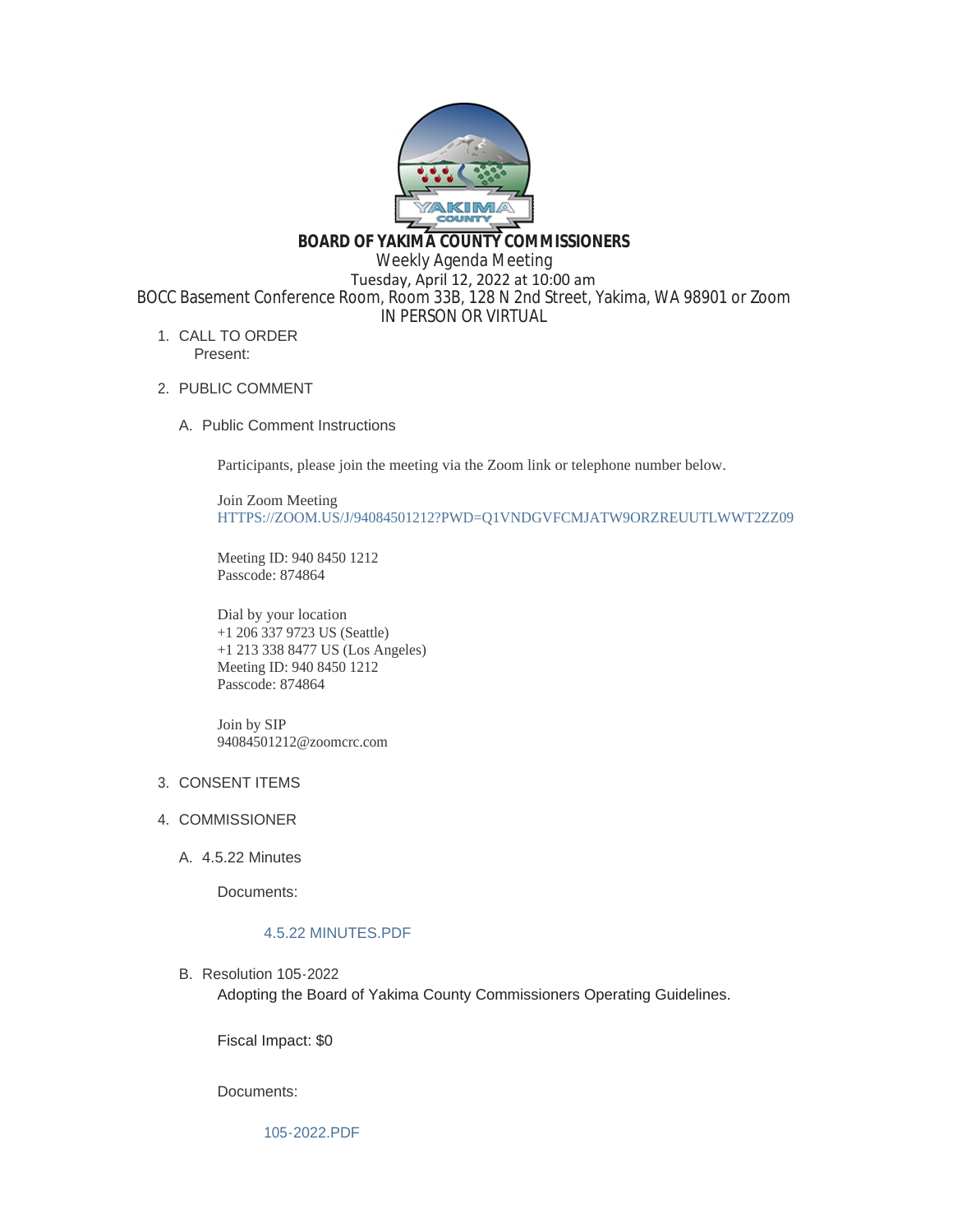C. Resolution 109-2022

Establishing Regular and/or Special Agenda Meetings of the Board of Yakima County Commissioners.

Fiscal Impact: \$0

Documents:

[109-2022.PDF](https://www.yakimacounty.us/AgendaCenter/ViewFile/Item/4128?fileID=16069)

- 5. CORPORATE COUNSEL
	- Resolution 106-2022 A. Approving Settlement of Claim No. 5-2022 Filed by James Burnham.

Fiscal Impact: \$6,748.67

Documents:

#### [106-2022.PDF](https://www.yakimacounty.us/AgendaCenter/ViewFile/Item/4129?fileID=16072)

- 6. COUNTY ROADS
	- Resolution 108-2022 A.

Demolishing Existing Structures on Two Parcels Required for the Improvement of the Yakima County Shop Facilities.

Fiscal Impact: \$0

Documents:

#### [108-2022.PDF](https://www.yakimacounty.us/AgendaCenter/ViewFile/Item/4130?fileID=16071)

**B.** Agreement 112-2022

Agreement with JUB Engineers, Inc. to Allow Continued Design Work on the Ahtanum Road Projects.

Fiscal Impact: \$160,000

Documents:

### [BOCC 112-2022.PDF](https://www.yakimacounty.us/AgendaCenter/ViewFile/Item/4131?fileID=16073)

C. Agreement 113-2022

Supplemental Agreement with HLA Engineering for On-Call Contract Administration Services, and to Extend the Completion Date Through December 31, 2022.

Fiscal Impact: \$0

Documents: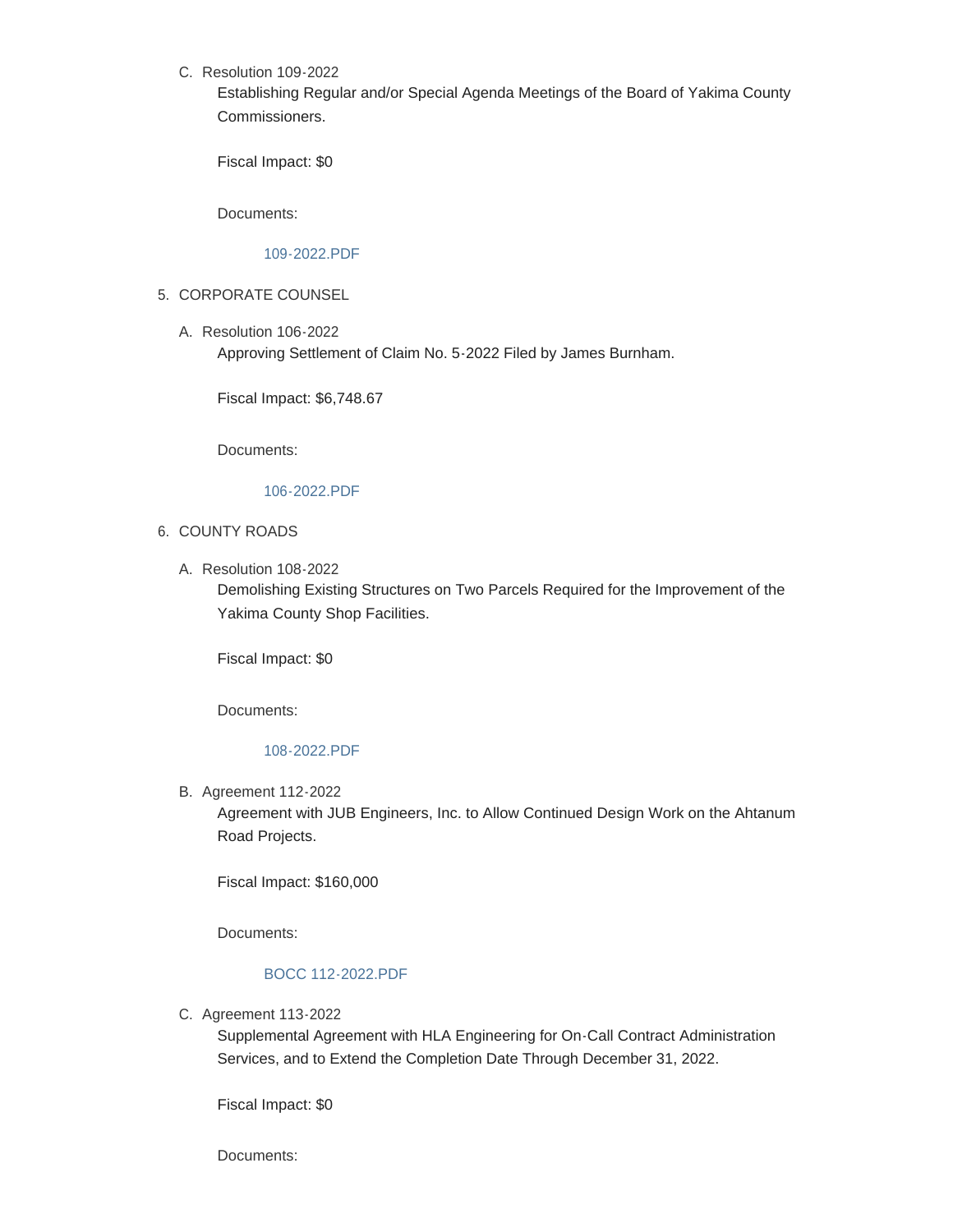### [BOCC 113-2022.PDF](https://www.yakimacounty.us/AgendaCenter/ViewFile/Item/4132?fileID=16074)

# FACILITIES SERVICES 7.

A. Agreement 114-2022

Agreement with Leslie & Campbell Inc. for the State Fair Park Maintenance Office Roof Replacement Project.

Fiscal Impact: \$36,334.65

Documents:

# [BOCC 114-2022.PDF](https://www.yakimacounty.us/AgendaCenter/ViewFile/Item/4133?fileID=16075)

B. Agreement 115-2022

Agreement with Leslie & Campbell Inc. for the Yakima County Juvenile Justice Center Roof Replacement Project.

Fiscal Impact: \$437,161.61

Documents:

### [BOCC 115-2022.PDF](https://www.yakimacounty.us/AgendaCenter/ViewFile/Item/4134?fileID=16076)

# FINANCIAL SERVICES 8.

A. Agreement 109-2022

Agreement with Accenture LLP to Provide Services for the Workday Application.

Fiscal Impact: \$69,000 - Provides for Up to 300 Hours of Support Services.

Documents:

### [BOCC 109-2022.PDF](https://www.yakimacounty.us/AgendaCenter/ViewFile/Item/4135?fileID=16077)

### 9. HUMAN RESOURCES

Resolution 107-2022 A.

Additions/Deletions to Budgeted Positions in Department 110 (Noxious Weed), Department 070 (Human Resources), Fund 508 (Human Resources - Worker's Compensation), Department 020 (Auditor's Office), Fund 130 (Auditor's Office - Records Services).

Fiscal Impact: Funding of the Changes Will Be Absorbed Within the Existing Department Budget Levels for 2022.

Documents:

[107-2022.PDF](https://www.yakimacounty.us/AgendaCenter/ViewFile/Item/4136?fileID=16078)